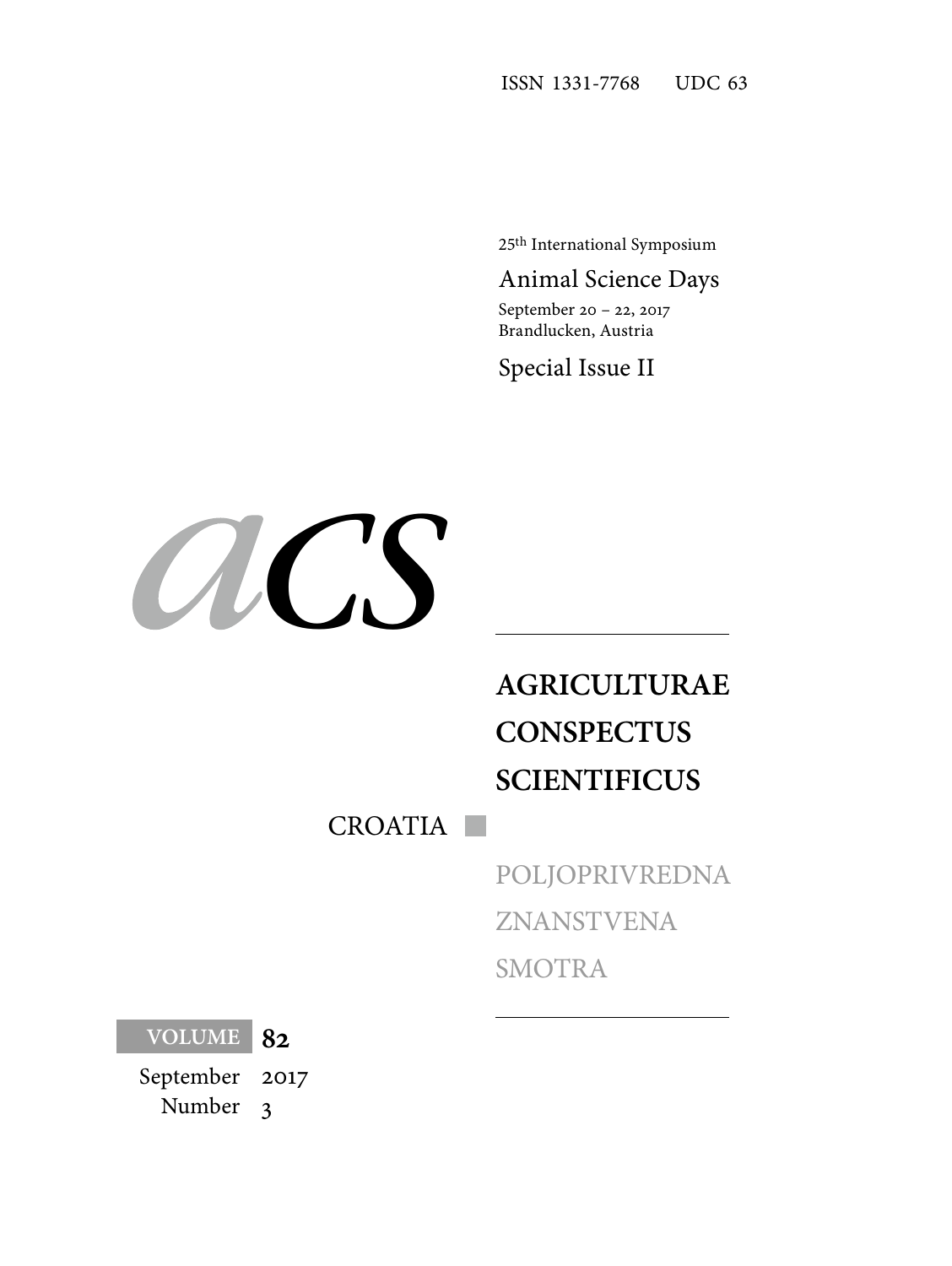25th International Symposium

## **Animal Science Days**

September 20 – 22, 2017 Brandlucken, Austria

Universities of the Agreement:

University of Ljubljana, Biotechnical Faculty, Zootechnical Department, Ljubljana, Slovenia University of Zagreb, Faculty of Agriculture, Zagreb, Croatia University J.J. Strossmayer, Faculty of Agriculture, Osijek, Croatia University of Kaposvàr, Faculty of Agricultural and Environmental Sciences, Kaposvàr, Hungary University of Padova, Padova, Italy University of Natural Resources and Life Sciences, Vienna, Austria Slovak University of Agriculture in Nitra, Nitra, Slovakia Czech University of Life Sciences, Prague, Czech Republic

#### **Organizing Committee**

 President Johann SÖLKNER Secretary Michaela BÜRTLMAIR Members Birgit FÜRST-WALTL Negar KHAYATZADEH Michael KLAFFENBÖCK Wilhelm KNAUS Daniela KOTTIK Gàbor MÉSZÀROS

### **Guest Editors**

Vlatka ČUBRIĆ ČURIK Johann SÖLKNER Birgit FÜRST-WALTL Wilhelm KNAUS

#### **Coordination Committee**

Ino ČURIK, Croatia Peter DOVČ, Slovenia Birgit FÜRST-WALTL, Austria Vesna GANTNER, Croatia Radovan KASARDA, Slovakia Wilhelm KNAUS, Austria Melinda KOVÁCS, Hungary Goran KUŠEC, Croatia Ivan MAJZLÍK, Czech Republic Gábor MILISITS, Hungary Róbert ROMVÁRI, Hungary Krešimir SALAJPAL, Croatia Johann SÖLKNER, Austria Anna TRAKOVICKÁ, Slovakia Luboš VOSTRÝ, Czech Republic Gerolamo XICCATO, Italy Silvester ŽGUR, Slovenia